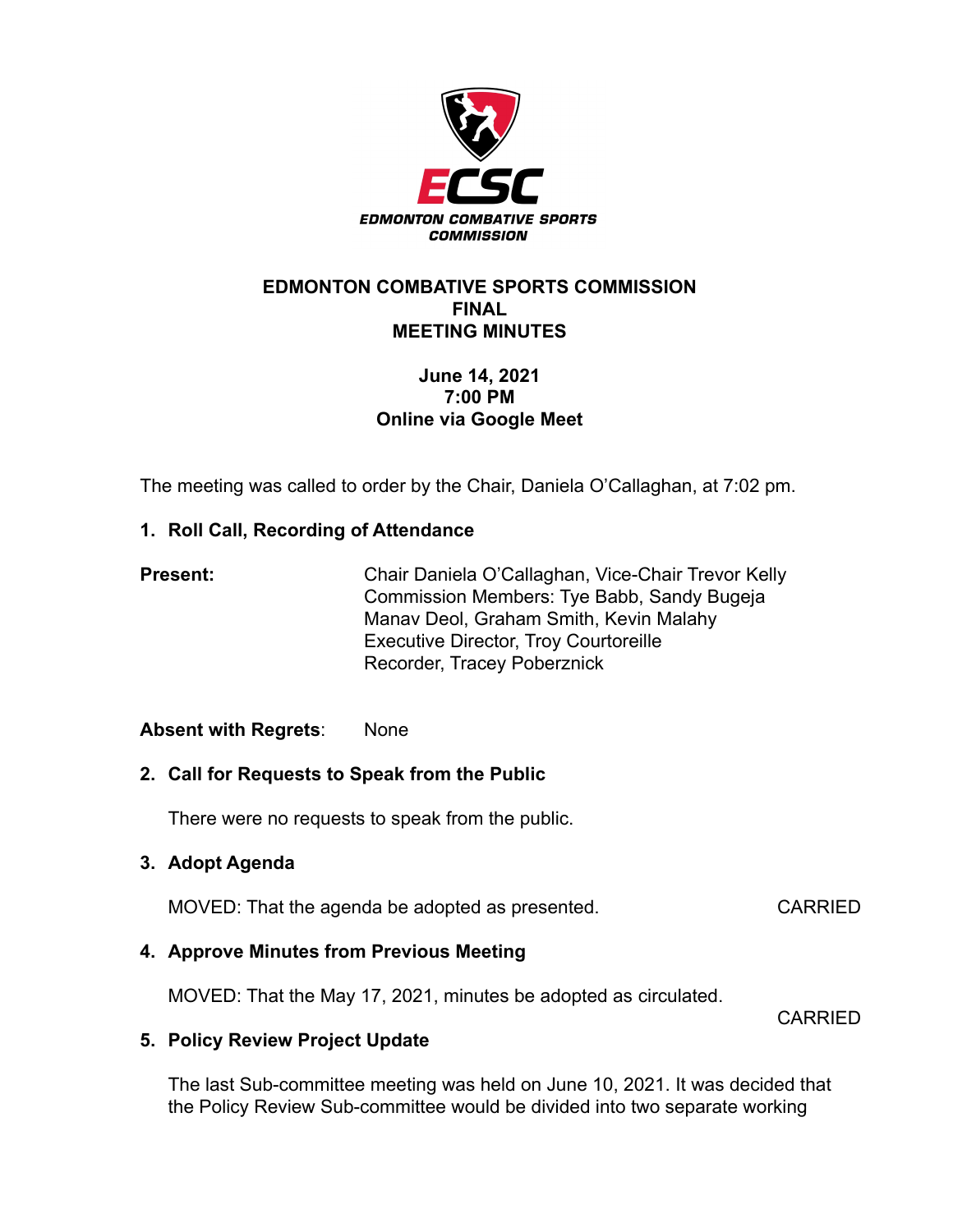groups. The Appeal Policy Review consists of T. Kelly, S. Bugeja and M. Deol and the Stakeholder Engagement group is made up of K. Malahy, G. Smith and T. Babb. The plan is to keep the two groups separate with no decision making authority and have them both report back to the commission with regular updates.

#### **6. Executive Director Report**

There are currently no licenced promoters, no events scheduled and no appeals.

There is a tentative offer for an officials refresher course as well as a joint training session with other provincial commissions. This would be run by Mike Patenaude the last week of August. Depending on funding, the Commission may host a refresher locally and then look at a joint training session with other commissions in a central location. Currently, there are not enough local officials to host an event, so the ECSC could reach out to other jurisdictions to draw from their pool.

There is a request to Command Training for a joint province-wide initiative in September. Licenced officials can make a request to the Commission to subsidize the training. The training guide is posted on the ECSC website.

T. Courtoreille is waiting for a response back from the ABC to see if they will be doing any online training this year. An inquiry was received from an official about attending the conference.

Amendments for both bylaws are still under review and are contingent on support from the City's Law Branch. This is a tentative project which should conclude at the end of summer.

There have been requests in the province for bare-knuckle fighting and medieval combat sports. Under the current legislation, Edmonton is not approved for these types of events. T. Courtoreille will review bare-knuckle fighting and bring a report back to the Commission in the next 60 days.

The Commission requested that T. Courtoreille schedule a tutorial on BoxRec.

Recommendations on how the Commission can support officials that are not licenced will be circulated prior to the July meeting and will be included in the Executive Director's report.

## **COVID-19 Update**

There was a meeting with the province and John Barber, coordinator for all provincial commissions and a representative of the Government of Alberta. Sport and recreation activities including combative sports are now allowed as the province moves into Stage 2 of the COVID-19 relaunch. T. Courtoreille is reaching out to other commissions to discuss key issues around vaccinations and mandatory